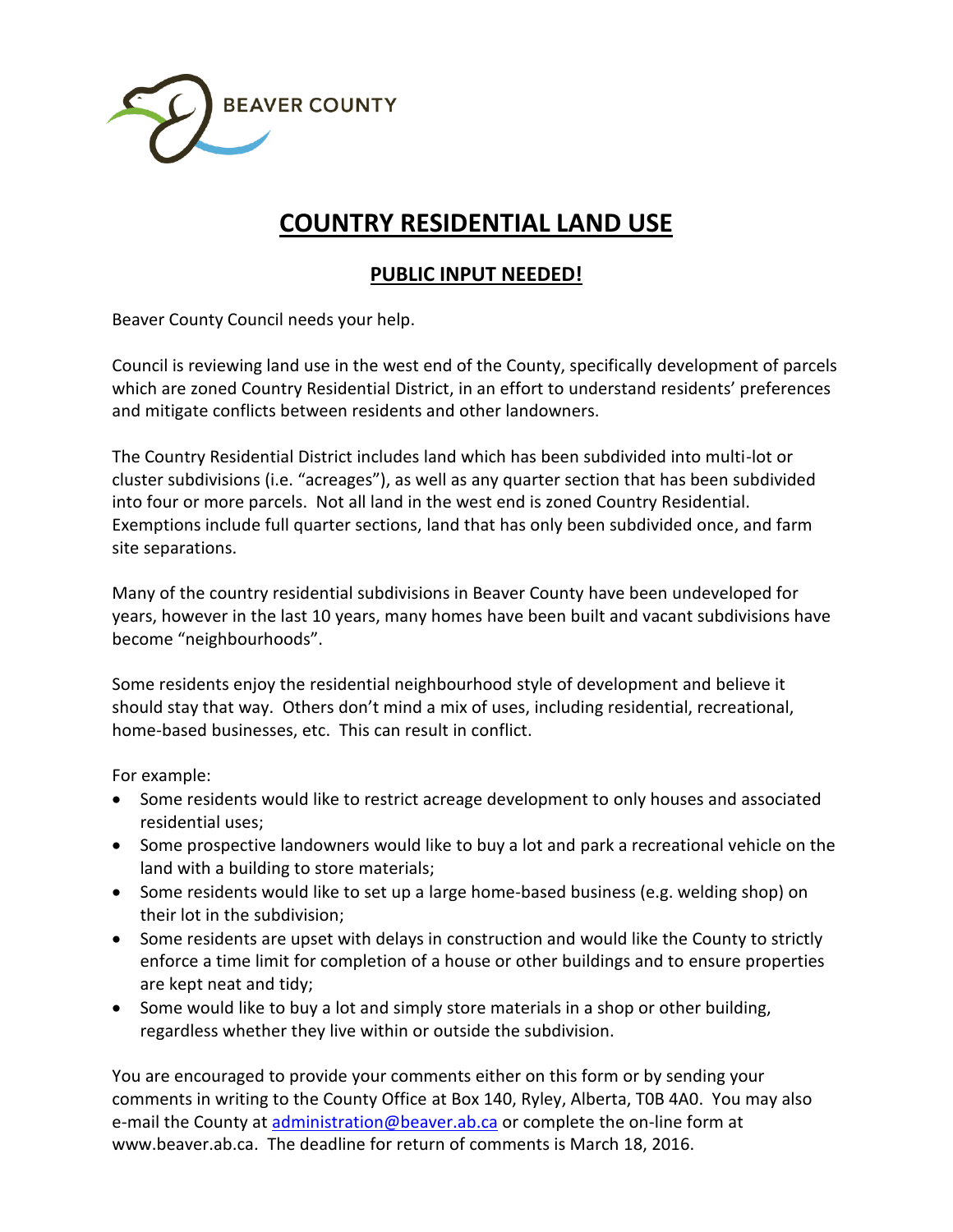## **PLEASE PROVIDE YOUR INPUT!**

The following questions apply to small lots in multi-lot subdivisions:

- 1. Should country residential subdivisions be used primarily for residential uses and not be developed with other recreation or storage uses?  $\Box$  Yes  $\Box$  No
- 2. Should the County allow construction of accessory buildings (e.g. garages, storage buildings, personal shops) before construction of a residence? □ Yes □ No
- 3. Should the County require the completion of construction (residences or accessory buildings) within a specified timeframe? □ Yes □ No

| If yes, specify preferred timeframe<br>$\Box$ Other (specify) |  | □ 1 vear | $\Box$ 2 years |     |  |
|---------------------------------------------------------------|--|----------|----------------|-----|--|
| 4. Should the County allow use of vacant lots for RV storage? |  |          | <b>Yes</b>     | No. |  |

5. Should the County allow home-based businesses? □ Yes □ No

If yes, should the home-based business …

- $\Box$  Be allowed only within the residence (e.g. home office, crafts, child care, etc.)
- $\Box$  Be allowed either within the residence or within an accessory building (e.g. small auto/equipment/appliance repair, etc.)
- 6. Rank the following in order of concern  $(1 = \text{primary}, 2 = \text{secondary})$

Use of near-by properties (residence vs storage)

Appearance of near-by properties

7. Are there other uses (not mentioned above) that should be allowed on acreages?

\_\_\_\_\_\_\_\_\_\_\_\_\_\_\_\_\_\_\_\_\_\_\_\_\_\_\_\_\_\_\_\_\_\_\_\_\_\_\_\_\_\_\_\_\_\_\_\_\_\_\_\_\_\_\_\_\_\_\_\_\_\_\_\_\_\_\_\_\_\_\_\_\_\_\_

\_\_\_\_\_\_\_\_\_\_\_\_\_\_\_\_\_\_\_\_\_\_\_\_\_\_\_\_\_\_\_\_\_\_\_\_\_\_\_\_\_\_\_\_\_\_\_\_\_\_\_\_\_\_\_\_\_\_\_\_\_\_\_\_\_\_\_\_\_\_\_\_\_\_\_

\_\_\_\_\_\_\_\_\_\_\_\_\_\_\_\_\_\_\_\_\_\_\_\_\_\_\_\_\_\_\_\_\_\_\_\_\_\_\_\_\_\_\_\_\_\_\_\_\_\_\_\_\_\_\_\_\_\_\_\_\_\_\_\_\_\_\_\_\_\_\_\_\_\_\_

\_\_\_\_\_\_\_\_\_\_\_\_\_\_\_\_\_\_\_\_\_\_\_\_\_\_\_\_\_\_\_\_\_\_\_\_\_\_\_\_\_\_\_\_\_\_\_\_\_\_\_\_\_\_\_\_\_\_\_\_\_\_\_\_\_\_\_\_\_\_\_\_\_\_\_

\_\_\_\_\_\_\_\_\_\_\_\_\_\_\_\_\_\_\_\_\_\_\_\_\_\_\_\_\_\_\_\_\_\_\_\_\_\_\_\_\_\_\_\_\_\_\_\_\_\_\_\_\_\_\_\_\_\_\_\_\_\_\_\_\_\_\_\_\_\_\_\_\_\_\_